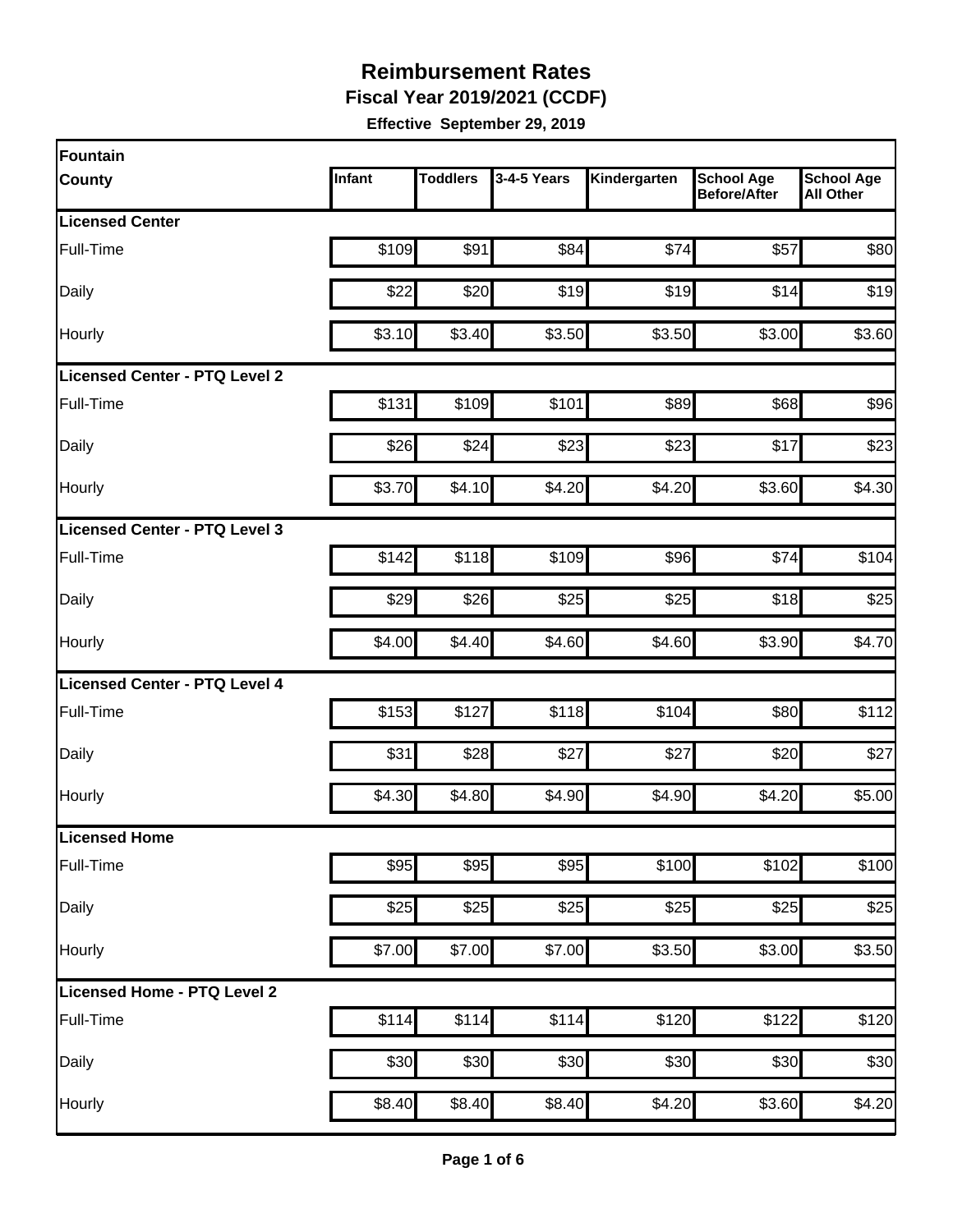**Fiscal Year 2019/2021 (CCDF)**

| Fountain                                 |        |                 |             |              |                                          |                                       |
|------------------------------------------|--------|-----------------|-------------|--------------|------------------------------------------|---------------------------------------|
| <b>County</b>                            | Infant | <b>Toddlers</b> | 3-4-5 Years | Kindergarten | <b>School Age</b><br><b>Before/After</b> | <b>School Age</b><br><b>All Other</b> |
| Licensed Home - PTQ Level 3              |        |                 |             |              |                                          |                                       |
| Full-Time                                | \$124  | \$124           | \$124       | \$130        | \$133                                    | \$130                                 |
| Daily                                    | \$33   | \$33            | \$33        | \$33         | \$33                                     | \$33                                  |
| Hourly                                   | \$9.10 | \$9.10          | \$9.10      | \$4.60       | \$3.90                                   | \$4.60                                |
| <b>Licensed Home - PTQ Level 4</b>       |        |                 |             |              |                                          |                                       |
| Full-Time                                | \$133  | \$133           | \$133       | \$140        | \$143                                    | \$140                                 |
| Daily                                    | \$35   | \$35            | \$35        | \$35         | \$35                                     | \$35                                  |
| Hourly                                   | \$9.80 | \$9.80          | \$9.80      | \$4.90       | \$4.20                                   | \$4.90                                |
| <b>Registered Ministry</b>               |        |                 |             |              |                                          |                                       |
| Full-Time                                | \$80   | \$80            | \$75        | \$59         | \$32                                     | \$75                                  |
| Daily                                    | \$19   | \$16            | \$16        | \$13         | \$14                                     | \$16                                  |
| Hourly                                   | \$3.10 | \$3.10          | \$2.70      | \$2.80       | \$2.70                                   | \$2.10                                |
| <b>Registered Ministry - PTQ Level 1</b> |        |                 |             |              |                                          |                                       |
| Full-Time                                | \$95   | \$86            | \$80        | \$67         | \$45                                     | \$78                                  |
| Daily                                    | \$21   | \$18            | \$18        | \$16         | \$14                                     | \$18                                  |
| Hourly                                   | \$3.10 | \$3.30          | \$3.10      | \$3.20       | \$2.90                                   | \$2.90                                |
| <b>Registered Ministry - PTQ Level 2</b> |        |                 |             |              |                                          |                                       |
| Full-Time                                | \$131  | \$109           | \$101       | \$89         | \$68                                     | \$96                                  |
| Daily                                    | \$26   | \$24            | \$23        | \$23         | \$17                                     | \$23                                  |
| Hourly                                   | \$3.70 | \$4.10          | \$4.20      | \$4.20       | \$3.60                                   | \$4.30                                |
| <b>Registered Ministry - PTQ Level 3</b> |        |                 |             |              |                                          |                                       |
| Full-Time                                | \$142  | \$118           | \$109       | \$96         | \$74                                     | \$104                                 |
| Daily                                    | \$29   | \$26            | \$25        | \$25         | \$18                                     | \$25                                  |
| Hourly                                   | \$4.00 | \$4.40          | \$4.60      | \$4.60       | \$3.90                                   | \$4.70                                |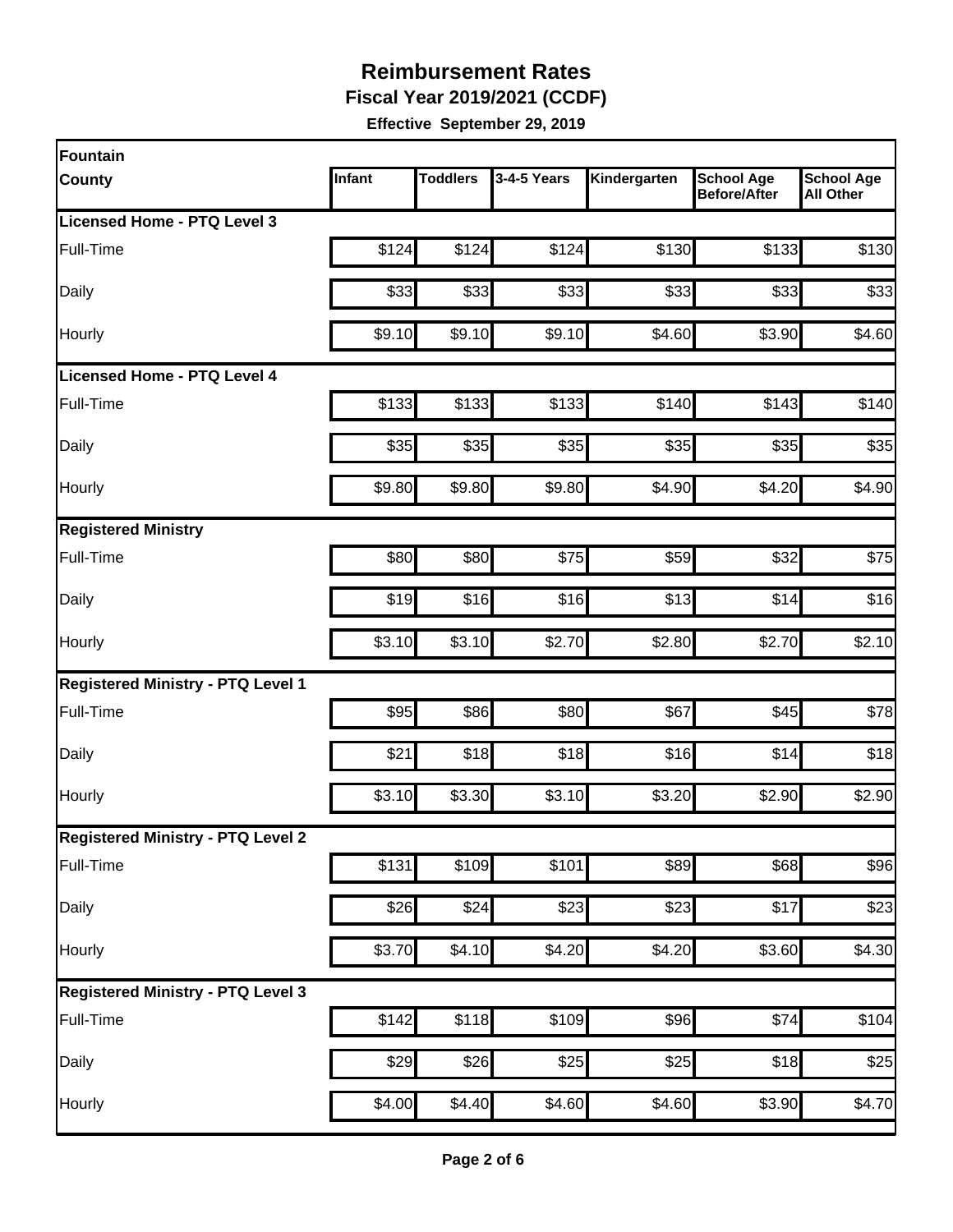**Fiscal Year 2019/2021 (CCDF)**

| Fountain                                 |        |                 |             |              |                                          |                                       |
|------------------------------------------|--------|-----------------|-------------|--------------|------------------------------------------|---------------------------------------|
| <b>County</b>                            | Infant | <b>Toddlers</b> | 3-4-5 Years | Kindergarten | <b>School Age</b><br><b>Before/After</b> | <b>School Age</b><br><b>All Other</b> |
| <b>Registered Ministry - PTQ Level 4</b> |        |                 |             |              |                                          |                                       |
| Full-Time                                | \$153  | \$127           | \$118       | \$104        | \$80                                     | \$112                                 |
| Daily                                    | \$31   | \$28            | \$27        | \$27         | \$20                                     | \$27                                  |
| Hourly                                   | \$4.30 | \$4.80          | \$4.90      | \$4.90       | \$4.20                                   | \$5.00                                |
| <b>Exempt Center</b>                     |        |                 |             |              |                                          |                                       |
| Full-Time                                | \$80   | \$80            | \$75        | \$59         | \$32                                     | \$75                                  |
| Daily                                    | \$19   | \$16            | \$16        | \$13         | \$14                                     | \$16                                  |
| Hourly                                   | \$3.10 | \$3.10          | \$2.70      | \$2.80       | \$2.70                                   | \$2.10                                |
| <b>Accredited Exempt Center</b>          |        |                 |             |              |                                          |                                       |
| Full-Time                                | \$120  | \$100           | \$92        | \$81         | \$61                                     | \$88                                  |
| Daily                                    | \$24   | \$22            | \$21        | \$21         | \$15                                     | \$21                                  |
| Hourly                                   | \$3.40 | \$3.70          | \$3.90      | \$3.90       | \$3.30                                   | \$4.00                                |
| <b>Exempt Home</b>                       |        |                 |             |              |                                          |                                       |
| Full-Time                                | \$72   | \$72            | \$72        | \$67         | \$27                                     | \$67                                  |
| Daily                                    | \$17   | \$17            | \$16        | \$14         | \$5                                      | \$14                                  |
| Hourly                                   | \$2.20 | \$2.20          | \$2.10      | \$2.10       | \$2.10                                   | \$2.10                                |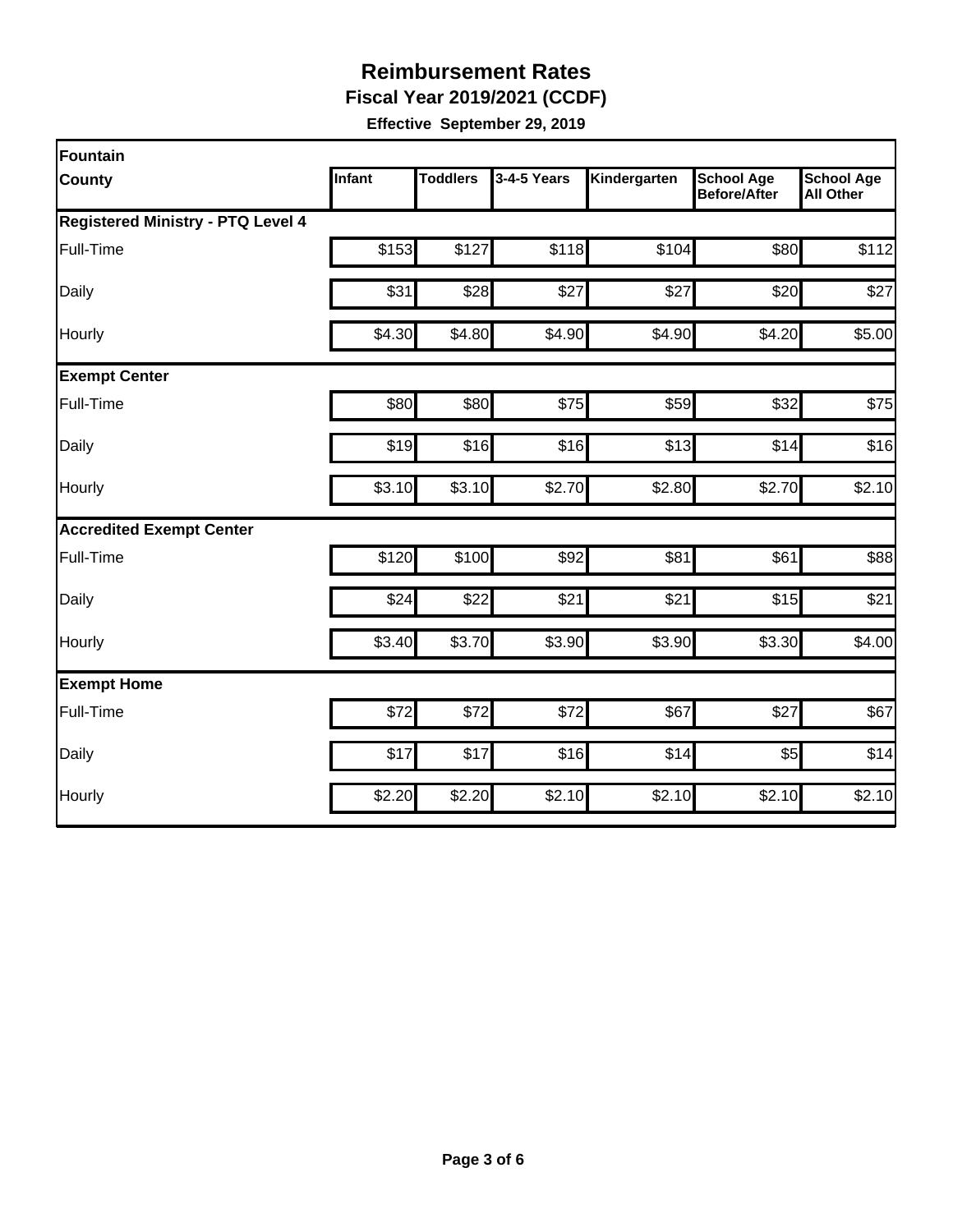#### **School Year 2019/2021 (OMW Pre-K) Reimbursement Rates**

| Fountain                      |        |                 |             |              |                                   |                                       |
|-------------------------------|--------|-----------------|-------------|--------------|-----------------------------------|---------------------------------------|
| <b>County</b>                 | Infant | <b>Toddlers</b> | 3-4-5 Years | Kindergarten | <b>School Age</b><br>Before/After | <b>School Age</b><br><b>All Other</b> |
| Licensed Center - PTQ Level 3 |        |                 |             |              |                                   |                                       |
| Full-Time                     |        |                 | \$119.90    |              |                                   |                                       |
| Daily                         |        |                 |             |              |                                   |                                       |
| Hourly                        |        |                 |             |              |                                   |                                       |
| Licensed Center - PTQ Level 4 |        |                 |             |              |                                   |                                       |
| Full-Time                     |        |                 | \$129.80    |              |                                   |                                       |
| Daily                         |        |                 |             |              |                                   |                                       |
| Hourly                        |        |                 |             |              |                                   |                                       |
| Licensed Home - PTQ Level 3   |        |                 |             |              |                                   |                                       |
| Full-Time                     |        |                 | \$136.40    |              |                                   |                                       |
| Daily                         |        |                 |             |              |                                   |                                       |
| Hourly                        |        |                 |             |              |                                   |                                       |
| Licensed Home - PTQ Level 4   |        |                 |             |              |                                   |                                       |
| Full-Time                     |        |                 | \$146.30    |              |                                   |                                       |
| Daily                         |        |                 |             |              |                                   |                                       |
| Hourly                        |        |                 |             |              |                                   |                                       |
| VCP Ministry - PTQ Level 0    |        |                 |             |              |                                   |                                       |
| Full-Time                     |        |                 | \$82.50     |              |                                   |                                       |
| Daily                         |        |                 |             |              |                                   |                                       |
| Hourly                        |        |                 |             |              |                                   |                                       |
| VCP Ministry - PTQ Level 3    |        |                 |             |              |                                   |                                       |
| Full-Time                     |        |                 | \$119.90    |              |                                   |                                       |
| Daily                         |        |                 |             |              |                                   |                                       |
| Hourly                        |        |                 |             |              |                                   |                                       |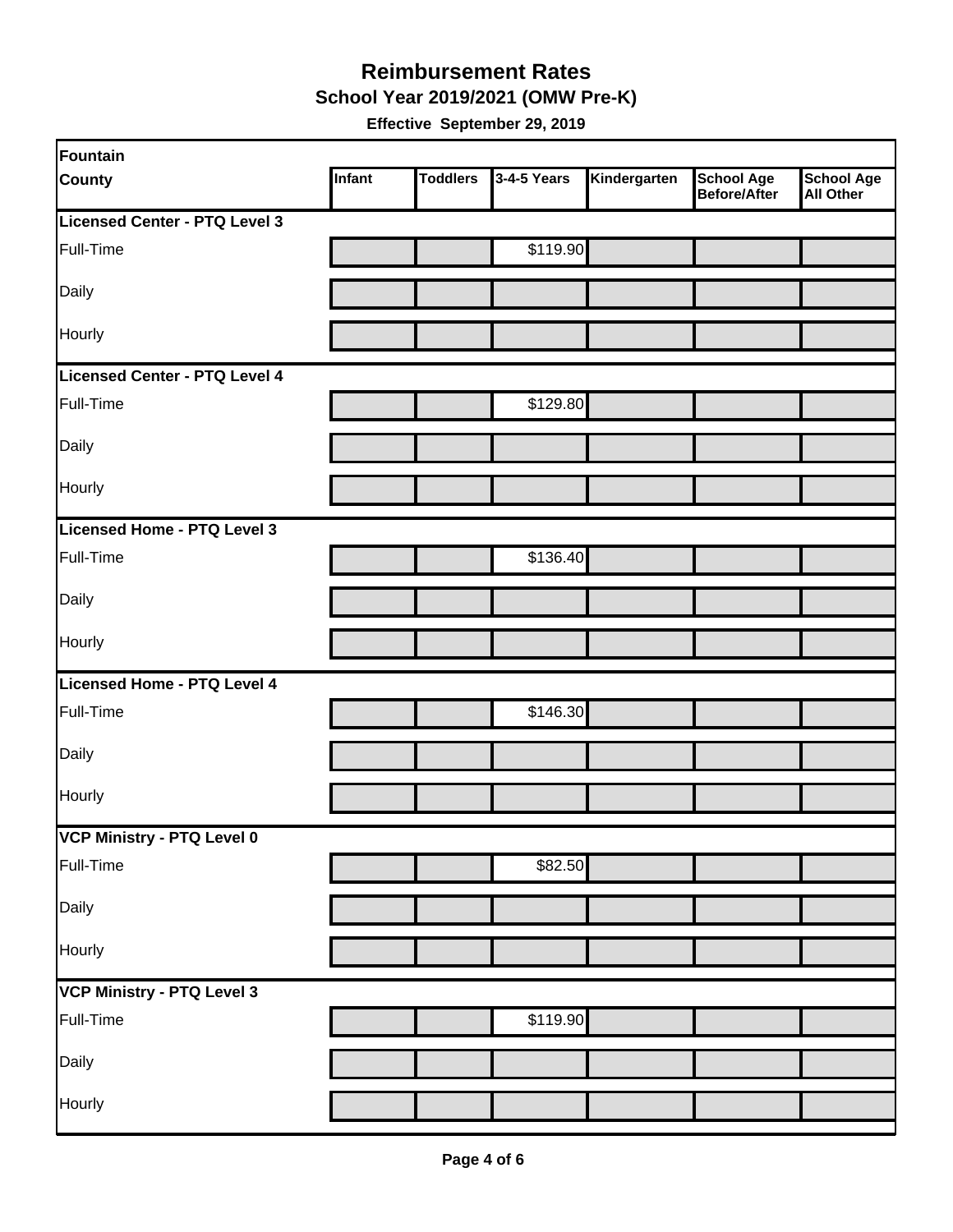**School Year 2019/2021 (OMW Pre-K)**

| Fountain                                       |        |                 |             |              |                                   |                                       |  |  |
|------------------------------------------------|--------|-----------------|-------------|--------------|-----------------------------------|---------------------------------------|--|--|
| <b>County</b>                                  | Infant | <b>Toddlers</b> | 3-4-5 Years | Kindergarten | <b>School Age</b><br>Before/After | <b>School Age</b><br><b>All Other</b> |  |  |
| <b>VCP Ministry - PTQ Level 4</b>              |        |                 |             |              |                                   |                                       |  |  |
| Full-Time                                      |        |                 | \$129.80    |              |                                   |                                       |  |  |
| Daily                                          |        |                 |             |              |                                   |                                       |  |  |
| Hourly                                         |        |                 |             |              |                                   |                                       |  |  |
| Private Accredited School - PTQ Level 0        |        |                 |             |              |                                   |                                       |  |  |
| Full-Time                                      |        |                 | \$92.40     |              |                                   |                                       |  |  |
| Daily                                          |        |                 |             |              |                                   |                                       |  |  |
| Hourly                                         |        |                 |             |              |                                   |                                       |  |  |
| Private Accredited School - PTQ Level 1        |        |                 |             |              |                                   |                                       |  |  |
| Full-Time                                      |        |                 | \$92.40     |              |                                   |                                       |  |  |
| Daily                                          |        |                 |             |              |                                   |                                       |  |  |
| Hourly                                         |        |                 |             |              |                                   |                                       |  |  |
| <b>Private Accredited School - PTQ Level 2</b> |        |                 |             |              |                                   |                                       |  |  |
| Full-Time                                      |        |                 | \$111.10    |              |                                   |                                       |  |  |
| Daily                                          |        |                 |             |              |                                   |                                       |  |  |
| Hourly                                         |        |                 |             |              |                                   |                                       |  |  |
| Private Accredited School - PTQ Level 3        |        |                 |             |              |                                   |                                       |  |  |
| Full-Time                                      |        |                 | \$119.90    |              |                                   |                                       |  |  |
| Daily                                          |        |                 |             |              |                                   |                                       |  |  |
| Hourly                                         |        |                 |             |              |                                   |                                       |  |  |
| Private Accredited School - PTQ Level 4        |        |                 |             |              |                                   |                                       |  |  |
| Full-Time                                      |        |                 | \$129.80    |              |                                   |                                       |  |  |
| Daily                                          |        |                 |             |              |                                   |                                       |  |  |
| Hourly                                         |        |                 |             |              |                                   |                                       |  |  |